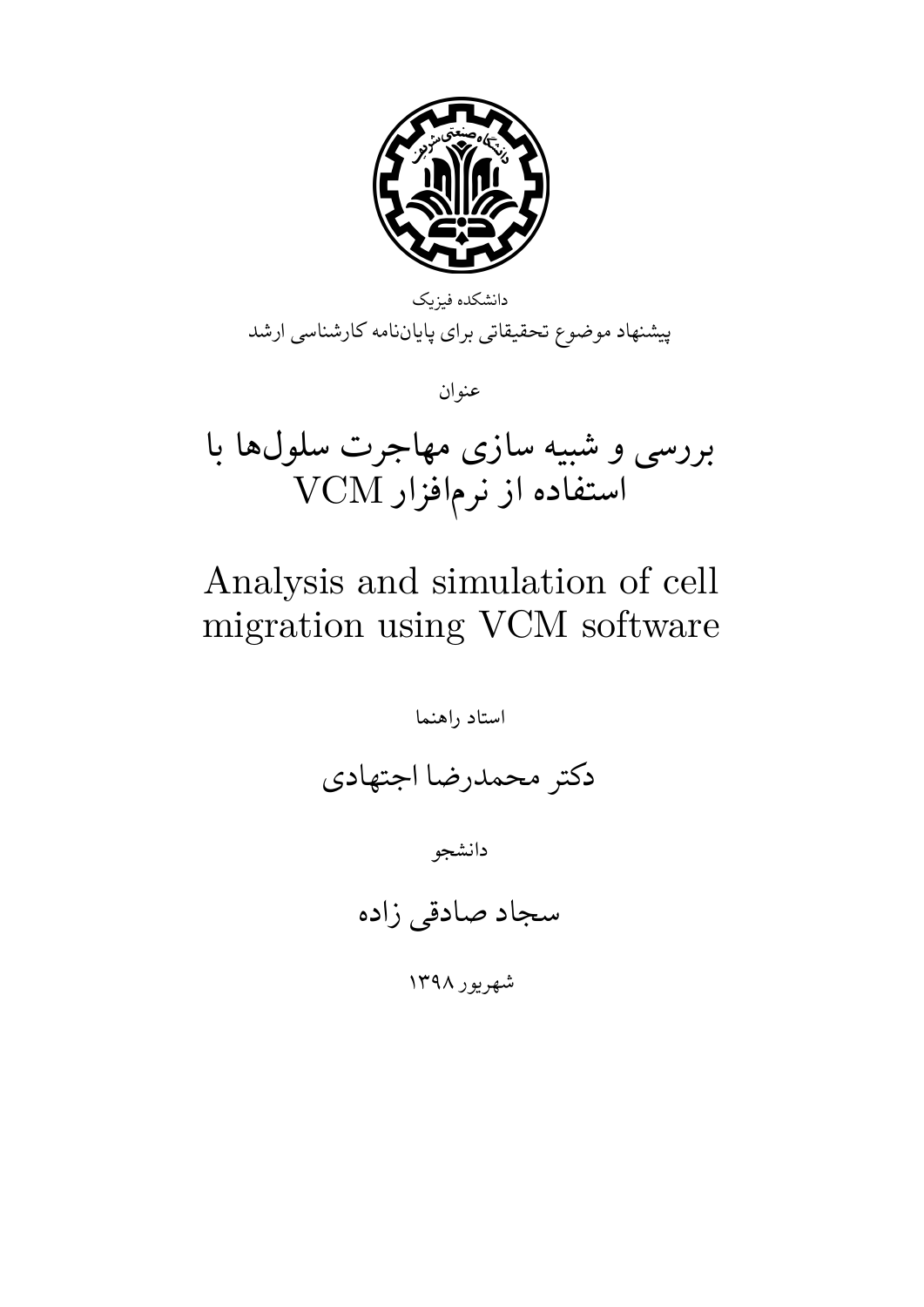## ۱ چکیده

در ساختارهای چندسلولی، مهاجرت سلولها نقشی اساسی در تشکیل بافتها، بهبود زخم و فرایندهای ایمنی و دفاعی دارد [۱] . از طرف دیگر، حرکت سلولها در پیشروی بیماریهایی مانند سرطان مؤثر است [۲] . سلولها سیگنالهای شیمیایی، مکانیکی و سایر سیگنالها را از محیط اطراف خود (ECM) دریافت می[کنن](#page-1-0)د و در پاسخ به این سیگنال ها میتوانند حرکت جهتدار انجام دهند. حرکت در جهت گر[اد](#page-1-1)یان سختͬ (Durotaxis (از جمله حرکت های جهت دار سلول های زنده است که در آن سلول ها سختͬ ECM را حس کرده و از قسمت های نرم تر بافت به سمت قسمت های سخت تر حرکت میکنند [۳] . نوع دیگر مهاجرت سلولها، حرکت در پاسخ به تغییرات ویژگیهای توپوگرافیک محیط (Topotaxis) است. حرکت ملانومای متاستاتیک به سمت قسمت هایی از ECM که تراکم فیبر ها کم تر اس[ت](#page-1-2) مثالͬ از این نوع حرکت است. [۴]

در سال های اخیر، آزمایش های مختلفͬ حرکت durotaxis را برای سلول هایی مانند فیبروبلاست، سلول های بنیادی مزانشیمͬ (MSC (و سلول ها[ی](#page-1-3) عضله ی صاف دیواره ی رگ (VSMC (ثبت کردهاند [۳] . [ممچنین برخی مدلهای فیزیکی برای تحلیل و بررسی این حرکت توسعه داده شدهاند ولی مکانیزم این حرکت هنوز به خوبی درک نشده است [۵، ۶، ۷] .

برای ب[ررس](#page-1-2)ی پاسخ سلول به تحریک های مکانیکی و همین طور بررسی مهاجرت سلولی، می خواهیم با توسعه ی نرمافزار Virtual Cell Model ، ابتدا مدل مناسب[ی ب](#page-2-2)ر[ای](#page-2-1) مکانیک سلول ارائه دهیم و در ادامه مهاجرت سلول ها در حرکت هایی مانند durotaxis و Topotaxis را بررسͬ کنیم.

## مراجع

- [1] 1.Isenberg, B. C., DiMilla, P. A., Walker, M., Kim, S. & Wong, J. Y. Vascular Smooth Muscle Cell Durotaxis Depends on Substrate Stiffness Gradient Strength. Biophysical Journal 97, 1313–1322 (2009).
- <span id="page-1-0"></span>[2] 1.van Helvert, S., Storm, C. & Friedl, P. Mechanoreciprocity in cell migration. Nat Cell Biol 20, 8–20 (2018).
- <span id="page-1-1"></span>[3] 1.Vincent, L. G., Choi, Y. S., Alonso-Latorre, B., del Álamo, J. C. & Engler, A. J. Mesenchymal stem cell durotaxis depends on substrate stiffness gradient strength. Biotechnology Journal 8, 472–484 (2013).
- <span id="page-1-3"></span><span id="page-1-2"></span>[4] 1.Park, J., Kim, D.-H. & Levchenko, A. Topotaxis: A New Mechanism of Directed Cell Migration in Topographic ECM Gradients. Biophysical Journal 114, 1257–1263 (2018).